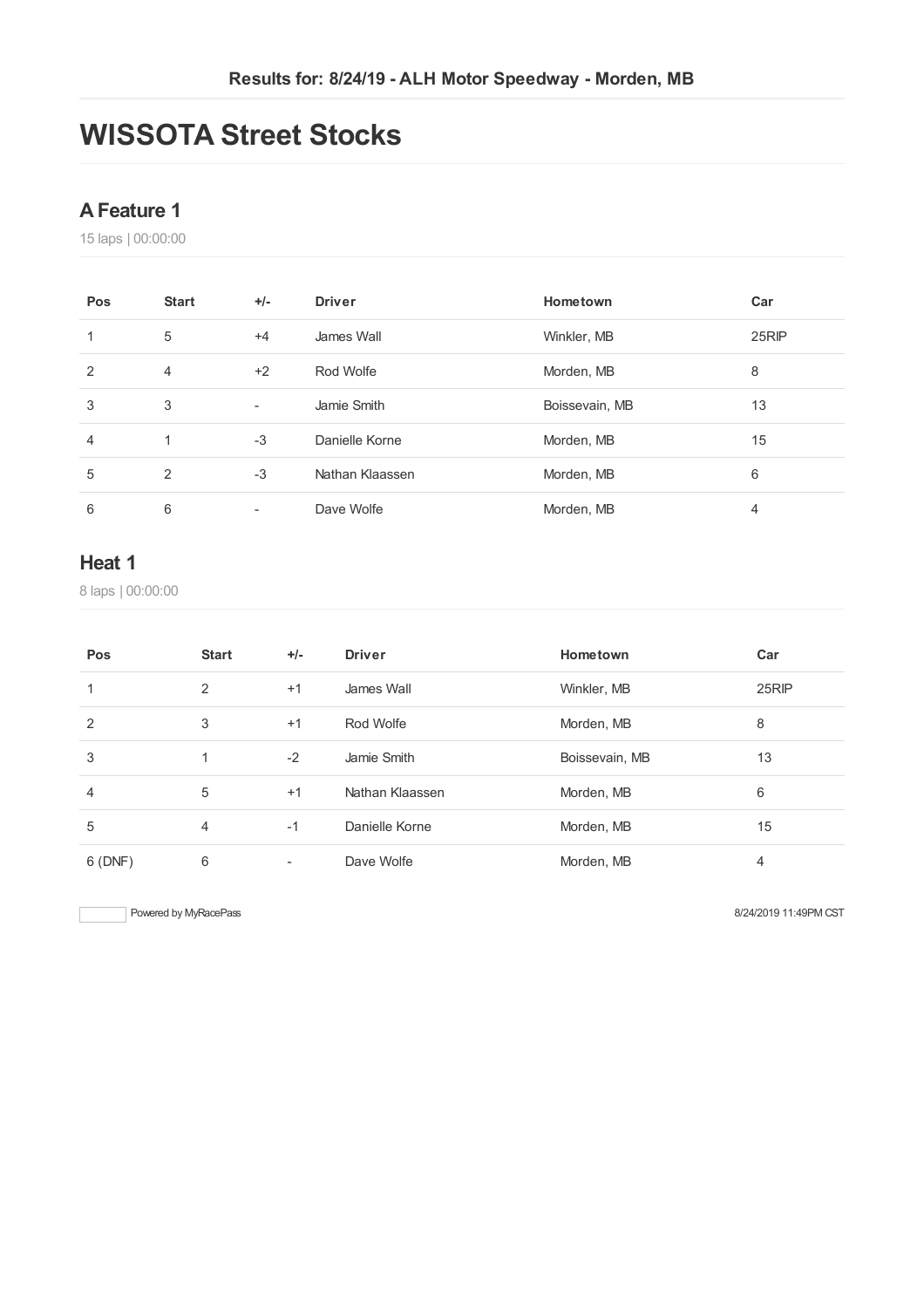# **WISSOTA Modifieds**

#### **AFeature 1**

laps | 00:00:00

| Pos              | <b>Start</b>     | $+/-$ | <b>Driver</b>          | Hometown          | Car            |
|------------------|------------------|-------|------------------------|-------------------|----------------|
| 1                | 6                | $+5$  | Scott Greer            | Winnipeg, MB      | 5G             |
| 2                | 8                | $+6$  | Ward Imrie             | Winnipeg, MB      | 10W            |
| 3                | $\overline{7}$   | $+4$  | Jerome Guyot           | Fannystelle, MB   | 48             |
| $\overline{4}$   | 3                | $-1$  | <b>Tony Caissie</b>    | Winnipeg, MB      | 12             |
| 5                | $\overline{4}$   | $-1$  | Eric Klassen           | Reihnfeld, MB     | 31             |
| 6                | 11               | $+5$  | Danny Staff            | East St. Paul, MB | $\overline{7}$ |
| $\overline{7}$   | 10               | $+3$  | <b>Brittany Berard</b> | West St. Paul, MB | 33B            |
| 8                | $\boldsymbol{9}$ | $+1$  | Chad Allen             | Morden, MB        | 22             |
| $\boldsymbol{9}$ | 1                | -8    | Murray Temple          | Hartney, MB       | 33             |
| 10 (DNF)         | 2                | -8    | Jeff Pritchard         | Carman, MB        | 1              |
| 11 (DNF)         | 5                | $-6$  | James Wall             | Winkler, MB       | 25RIP          |

#### **Heat 1**

| Pos            | <b>Start</b>   | $+/-$                    | <b>Driver</b>          | Hometown          | Car   |
|----------------|----------------|--------------------------|------------------------|-------------------|-------|
| 1              | 1              | $\overline{\phantom{a}}$ | Jerome Guyot           | Fannystelle, MB   | 48    |
| 2              | 3              | $+1$                     | <b>Scott Greer</b>     | Winnipeg, MB      | 5G    |
| 3              | $\overline{4}$ | $+1$                     | James Wall             | Winkler, MB       | 25RIP |
| $\overline{4}$ | 5              | $+1$                     | Ward Imrie             | Winnipeg, MB      | 10W   |
| 5              | 2              | $-3$                     | Chad Allen             | Morden, MB        | 22    |
| 6              | 6              | $\overline{\phantom{a}}$ | <b>Brittany Berard</b> | West St. Paul, MB | 33B   |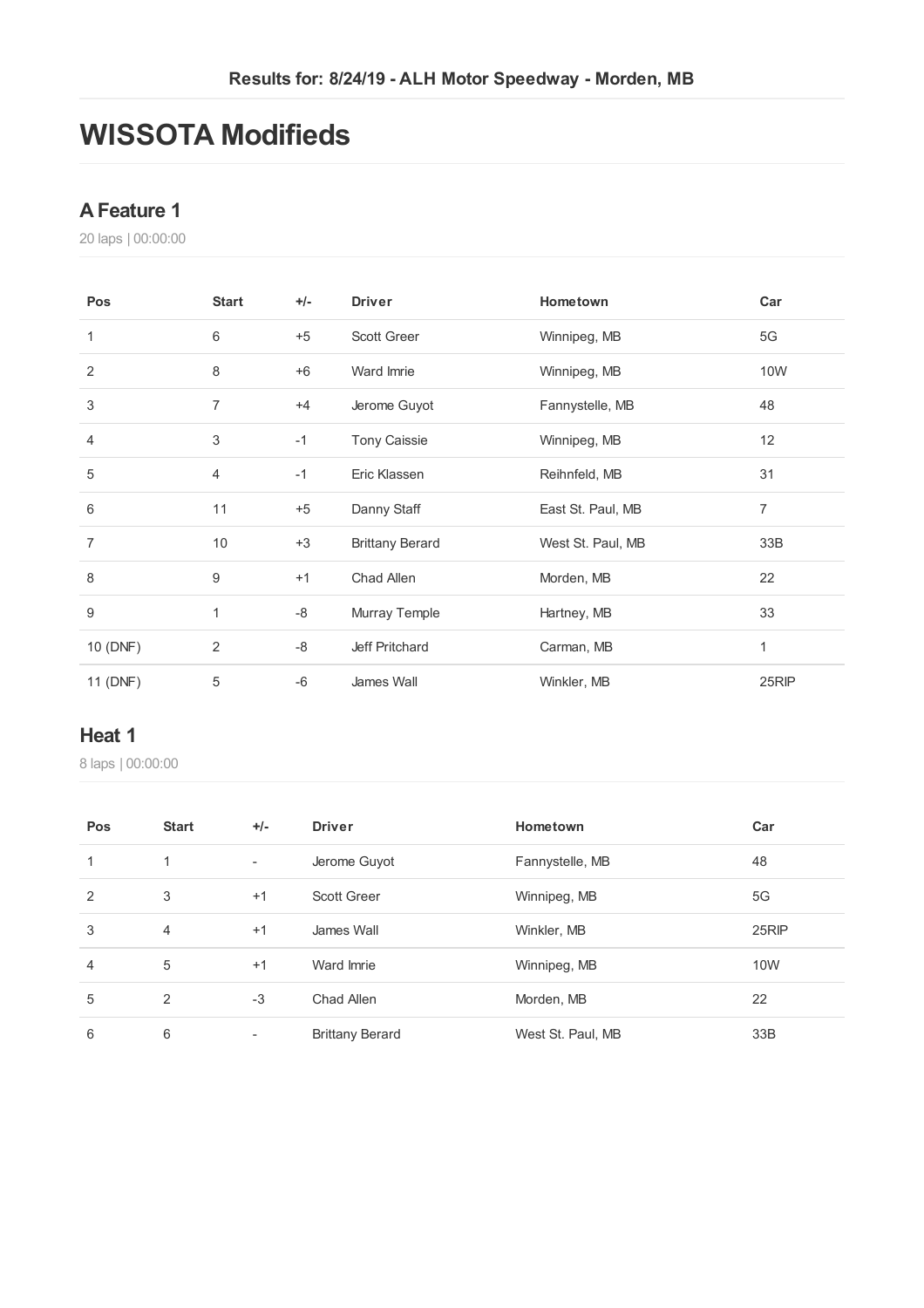laps | 00:00:00

| Pos     | <b>Start</b> | $+/-$ | <b>Driver</b>       | Hometown          | Car |
|---------|--------------|-------|---------------------|-------------------|-----|
|         | 2            | $+1$  | Eric Klassen        | Reihnfeld, MB     | 31  |
| 2       | 5            | $+3$  | <b>Tony Caissie</b> | Winnipeg, MB      | 12  |
| 3       | 4            | $+1$  | Murray Temple       | Hartney, MB       | 33  |
| 4       | 3            | $-1$  | Jeff Pritchard      | Carman, MB        |     |
| 5 (DNF) |              | $-4$  | Danny Staff         | East St. Paul, MB |     |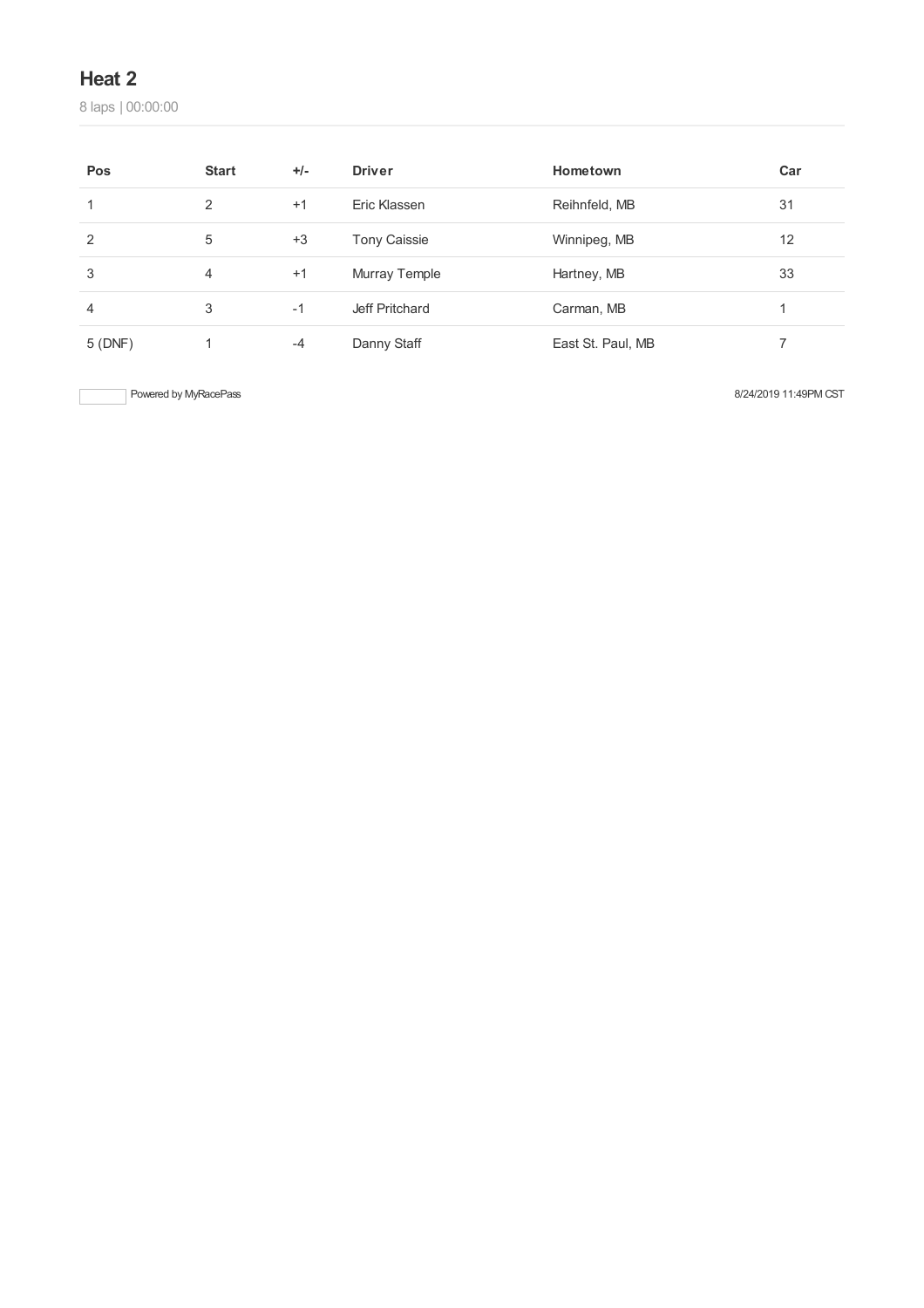# **Pure Stocks**

### **AFeature 1**

| Pos            | <b>Start</b>   | $+/-$ | <b>Driver</b>          | Hometown          | Car            |
|----------------|----------------|-------|------------------------|-------------------|----------------|
| 1              | 6              | $+5$  | Pat Smith              | Boissevain, MB    | 16             |
| $\overline{2}$ | 9              | $+7$  | Kevin Smith            | Boissevain, MB    | 06             |
| 3              | 8              | $+5$  | <b>Brian Bellew</b>    | Killarney, MB     | 30K            |
| 4              | 5              | $+1$  | Andrew Thomas          | Niverville, MB    | 26             |
| 5              | 12             | $+7$  | Ben Epp                | Boissevain, MB    | 222            |
| 6              | 11             | $+5$  | <b>Tyler Fehr</b>      | Winkler, MB       | 5F             |
| $\overline{7}$ | 4              | $-3$  | Tommy Fehr             | Winkler, MB       | 21F            |
| 8              | 10             | $+2$  | Shayne Hildebrand      | Morden, MB        | 38             |
| 9              | $\overline{7}$ | $-2$  | <b>Jeff Gillies</b>    | Killarney, MB     | 7G             |
| 10             | 17             | $+7$  | Dean Miljure           | Winnipeg, Man, MB | 71             |
| 11             | $\sqrt{2}$     | -9    | Al Unger               | Morden, MB        | 95             |
| 12             | 14             | $+2$  | Cory Popplestone       | Boissevain, MB    | 46             |
| 13             | 15             | $+2$  | Jamie Tates            | Winnipeg, MB      | 15             |
| 14             | 18             | $+4$  | Marv Klaassen          | Morden, MB        | 445            |
| 15             | 16             | $+1$  | <b>Dennis Peters</b>   | Thornhill, MB     | 29             |
| 16 (DNF)       | 3              | $-13$ | Devon Gable            | Mylo, ND          | 66             |
| 17 (DNF)       | 13             | $-4$  | <b>Bryson Cuvelier</b> | Killarney, MB     | 66C            |
| 18 (DNF)       | 1              | $-17$ | Jimmy Klassen          | Morden, MB        | $\overline{7}$ |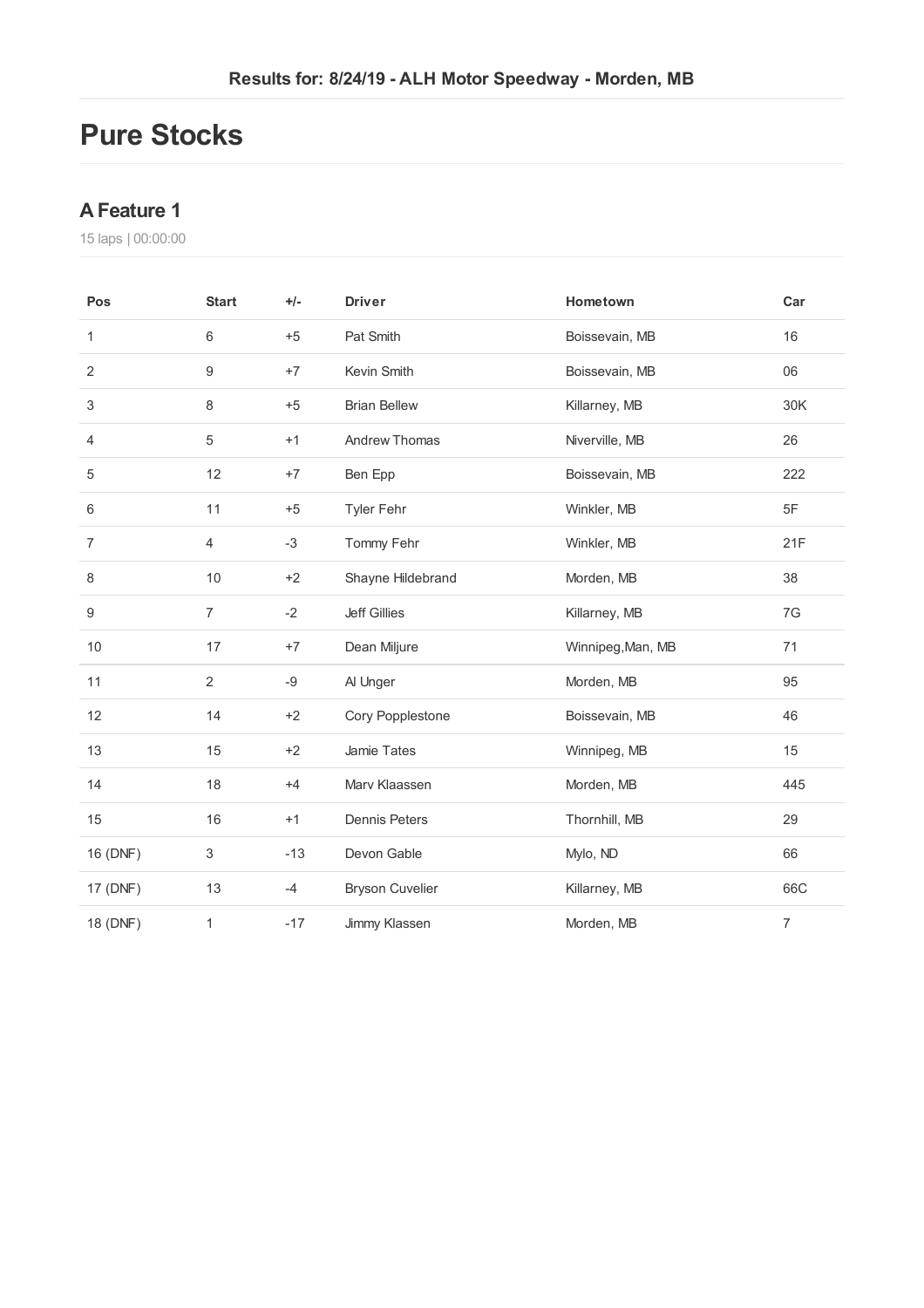laps | 00:00:00

| Pos | <b>Start</b>   | $+/-$                    | <b>Driver</b>          | Hometown       | Car |
|-----|----------------|--------------------------|------------------------|----------------|-----|
|     | 1              | $\overline{\phantom{a}}$ | Andrew Thomas          | Niverville, MB | 26  |
| 2   | $\overline{4}$ | $+2$                     | Devon Gable            | Mylo, ND       | 66  |
| 3   | 6              | $+3$                     | <b>Brian Bellew</b>    | Killarney, MB  | 30K |
| 4   | 3              | $-1$                     | Shayne Hildebrand      | Morden, MB     | 38  |
| 5   | 2              | $-3$                     | <b>Bryson Cuvelier</b> | Killarney, MB  | 66C |
| 6   | 5              | $-1$                     | Jamie Tates            | Winnipeg, MB   | 15  |

# **Heat 2**

laps | 00:00:00

| Pos            | <b>Start</b> | $+/-$ | <b>Driver</b>     | Hometown          | Car |
|----------------|--------------|-------|-------------------|-------------------|-----|
| 1              | 2            | $+1$  | Kevin Smith       | Boissevain, MB    | 06  |
| 2              | 1            | $-1$  | Tommy Fehr        | Winkler, MB       | 21F |
| 3              | 6            | $+3$  | Al Unger          | Morden, MB        | 95  |
| $\overline{4}$ | 5            | $+1$  | <b>Tyler Fehr</b> | Winkler, MB       | 5F  |
| 5              | 3            | $-2$  | Cory Popplestone  | Boissevain, MB    | 46  |
| 6(DNF)         | 4            | $-2$  | Dean Miljure      | Winnipeg, Man, MB | 71  |

# **Heat 3**

laps | 00:00:00

| Pos            | <b>Start</b> | $+/-$                    | <b>Driver</b>        | Hometown       | Car |
|----------------|--------------|--------------------------|----------------------|----------------|-----|
| 1              | 2            | $+1$                     | <b>Jeff Gillies</b>  | Killarney, MB  | 7G  |
| 2              | 6            | $+4$                     | Jimmy Klassen        | Morden, MB     |     |
| 3              | 5            | $+2$                     | Pat Smith            | Boissevain, MB | 16  |
| $\overline{4}$ | 4            | $\overline{\phantom{a}}$ | Ben Epp              | Boissevain, MB | 222 |
| 5(DNF)         |              | $-4$                     | <b>Dennis Peters</b> | Thornhill, MB  | 29  |
| 6(DNF)         | 3            | $-3$                     | Mary Klaassen        | Morden, MB     | 445 |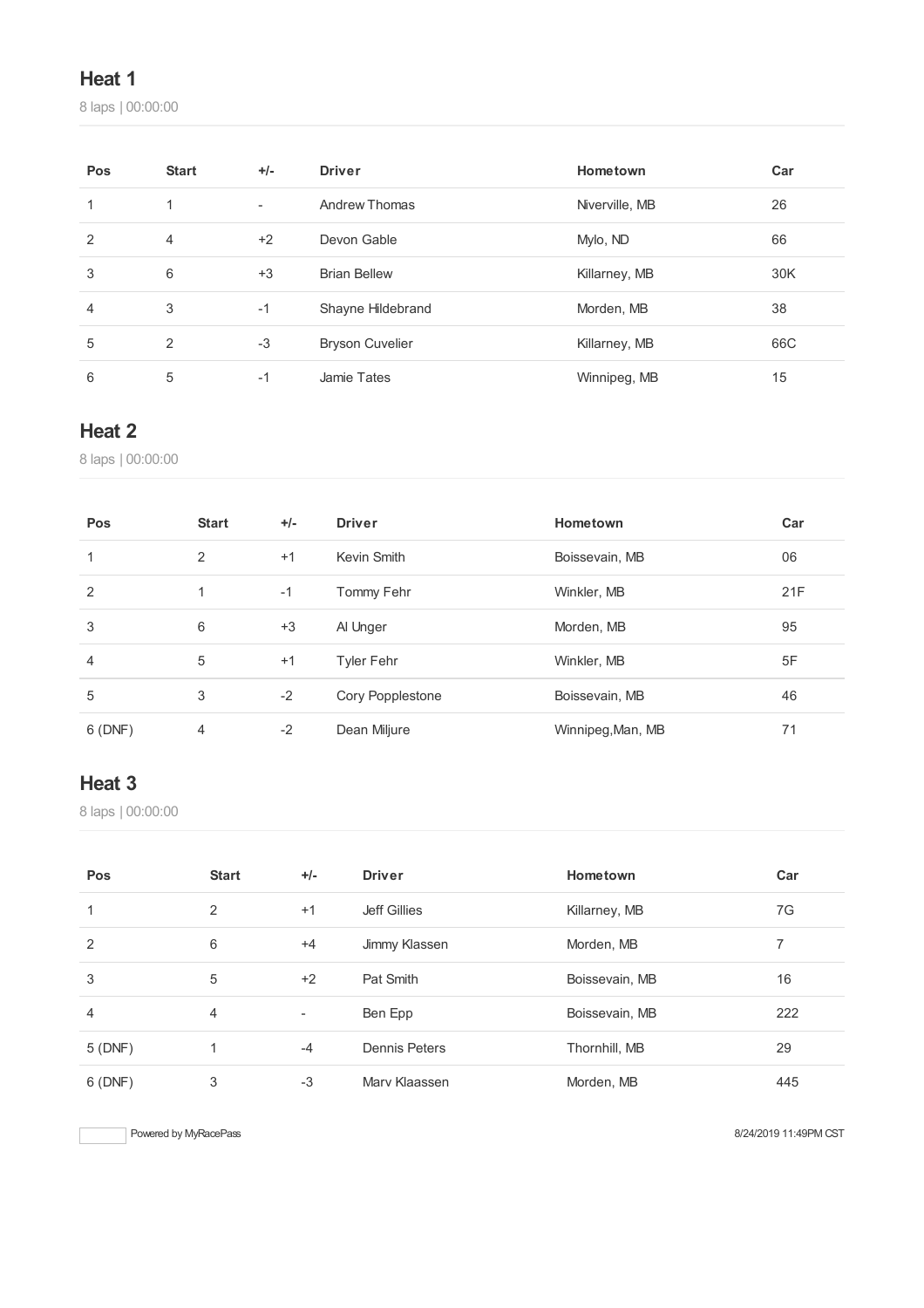# **WISSOTA Midwest Modifieds**

#### **AFeature 1**

| Pos              | <b>Start</b>     | $+/-$                    | <b>Driver</b>           | Hometown           | Car            |
|------------------|------------------|--------------------------|-------------------------|--------------------|----------------|
| 1                | $\overline{2}$   | $+1$                     | <b>Brandon Rehill</b>   | St. Andrews, MB    | 4B             |
| $\overline{2}$   | $\,$ 3 $\,$      | $+1$                     | <b>Ted Doell</b>        | Carman, MB         | 95             |
| 3                | $\overline{4}$   | $+1$                     | Brenden Luschinski      | Headingley, MB     | 16             |
| 4                | $\mathbf{1}$     | $-3$                     | <b>Tyler Doell</b>      | Carman, MB         | $\,8\,$        |
| 5                | 19               | $+14$                    | Christopher Leek        | Ste. Genevieve, MB | <b>17C</b>     |
| 6                | 8                | $+2$                     | <b>Austin Hunter</b>    | Winnipeg, MB       | 44             |
| $\overline{7}$   | 10               | $+3$                     | Murray Kozie            | Headingley, MB     | 55             |
| 8                | 18               | $+10$                    | <b>Chris Audette</b>    | St. Adolphe, MB    | 27             |
| $\boldsymbol{9}$ | $\overline{7}$   | $-2$                     | Nick Audette            | St. Adolphe, MB    | 20             |
| 10               | 13               | $+3$                     | Derek Unrau             | Roland, MB         | 59             |
| 11               | 6                | $-5$                     | Cody Wall               | Coulee, MB         | 25             |
| 12               | 12               | $\overline{\phantom{a}}$ | Gary Unrau              | Roland, MB         | 18             |
| 13               | 14               | $+1$                     | <b>Brody Pritchard</b>  | Carman, MB         | 17             |
| 14               | 16               | $+2$                     | Ethan Friesen           | Landmark, MB       | E <sub>3</sub> |
| 15               | 17               | $+2$                     | Nick Hooper             | Winnipeg, MB       | 38             |
| 16               | 11               | $-5$                     | Shawn Roy               | Winnipeg, MB       | $8\mathsf{R}$  |
| 17               | 20               | $+3$                     | <b>Blayne Klassen</b>   | Morden, MB         | 60             |
| 18 (DNF)         | $\boldsymbol{9}$ | $-9$                     | <b>Austin Overwater</b> | Winnipeg, MB       | 33A            |
| 19 (DNF)         | 15               | $-4$                     | <b>Brandon Wieler</b>   | Winkler, MB        | 99W            |
| 20 (DNF)         | 5                | $-15$                    | Tom Morriseau           | Richer, MB         | <b>10T</b>     |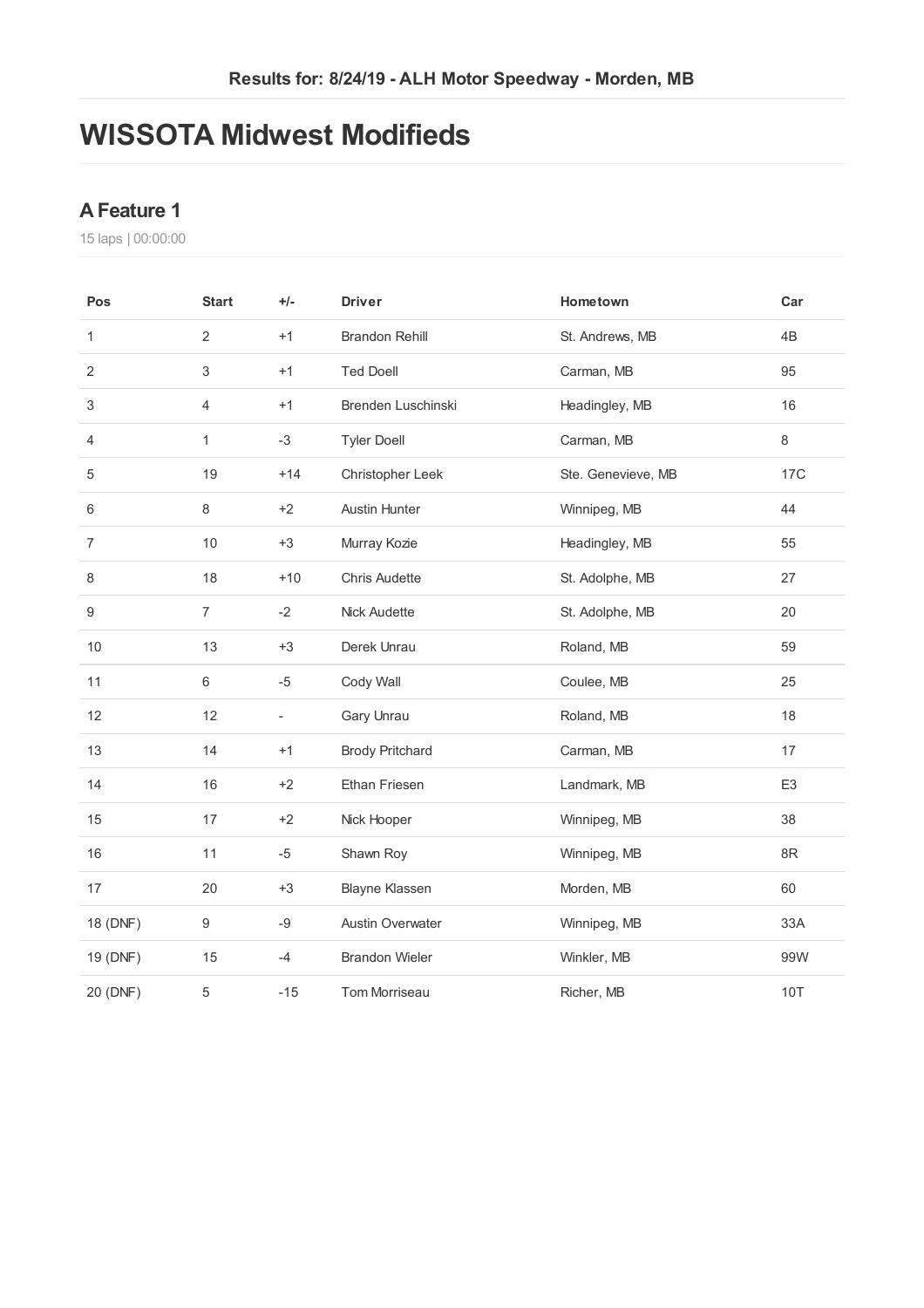laps | 00:00:00

| Pos            | <b>Start</b> | $+/-$                    | <b>Driver</b>           | Hometown        | Car |
|----------------|--------------|--------------------------|-------------------------|-----------------|-----|
| 1              | 1            | $\overline{\phantom{a}}$ | Nick Audette            | St. Adolphe, MB | 20  |
| 2              | 5            | $+3$                     | <b>Ted Doell</b>        | Carman, MB      | 95  |
| 3              | 2            | $-1$                     | <b>Austin Overwater</b> | Winnipeg, MB    | 33A |
| $\overline{4}$ | 4            | $\overline{\phantom{a}}$ | Derek Unrau             | Roland, MB      | 59  |
| 5              | 3            | $-2$                     | Nick Hooper             | Winnipeg, MB    | 38  |

# **Heat 2**

laps | 00:00:00

| Pos | <b>Start</b> | $+/-$                    | <b>Driver</b>          | Hometown        | Car |
|-----|--------------|--------------------------|------------------------|-----------------|-----|
|     |              | $\overline{\phantom{a}}$ | Brandon Rehill         | St. Andrews, MB | 4B  |
| 2   | 3            | $+1$                     | <b>Austin Hunter</b>   | Winnipeg, MB    | 44  |
| 3   | 5            | $+2$                     | Murray Kozie           | Headingley, MB  | 55  |
| 4   | 2            | $-2$                     | <b>Brody Pritchard</b> | Carman, MB      | 17  |
| 5   | 4            | $-1$                     | Chris Audette          | St. Adolphe, MB | 27  |

# **Heat 3**

| Pos            | <b>Start</b>   | $+/-$                    | <b>Driver</b>           | Hometown           | Car |
|----------------|----------------|--------------------------|-------------------------|--------------------|-----|
| 1              | $\overline{4}$ | $+3$                     | Brenden Luschinski      | Headingley, MB     | 16  |
| 2              |                | $-1$                     | <b>Tyler Doell</b>      | Carman, MB         | 8   |
| 3              | 2              | $-1$                     | Shawn Roy               | Winnipeg, MB       | 8R  |
| $\overline{4}$ | 3              | $-1$                     | <b>Brandon Wieler</b>   | Winkler, MB        | 99W |
| 5              | 5              | $\overline{\phantom{a}}$ | <b>Christopher Leek</b> | Ste. Genevieve, MB | 17C |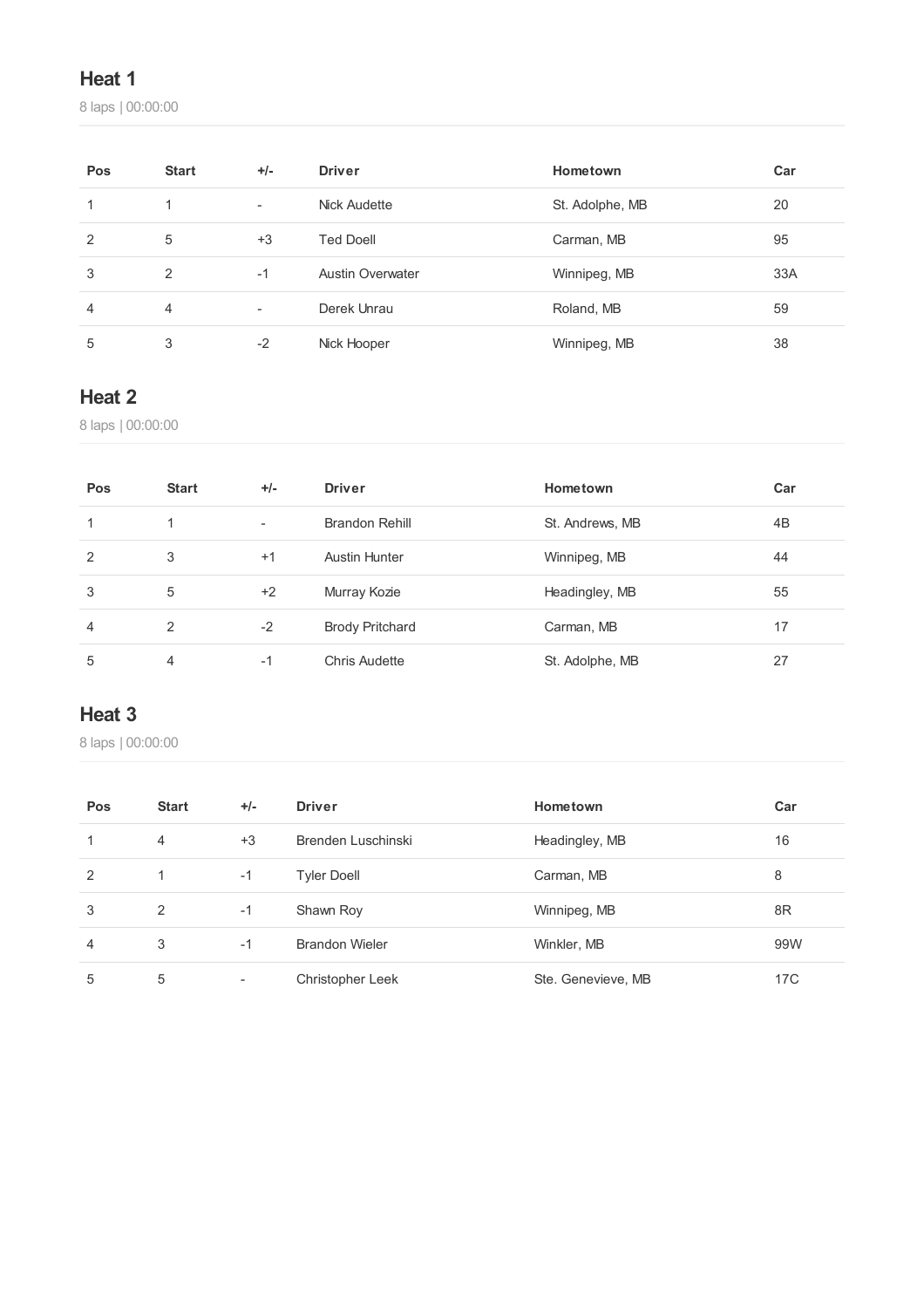laps | 00:00:00

| Pos | <b>Start</b> | $+/-$                    | <b>Driver</b>         | Hometown     | Car            |
|-----|--------------|--------------------------|-----------------------|--------------|----------------|
|     | 4            | $+3$                     | Cody Wall             | Coulee, MB   | 25             |
| 2   | 2            | $\overline{\phantom{a}}$ | Tom Morriseau         | Richer, MB   | 10T            |
| 3   | 3            | $\overline{\phantom{a}}$ | Gary Unrau            | Roland, MB   | 18             |
| 4   |              | $-3$                     | Ethan Friesen         | Landmark, MB | E <sub>3</sub> |
| 5   | 5            | $\overline{\phantom{a}}$ | <b>Blayne Klassen</b> | Morden, MB   | 60             |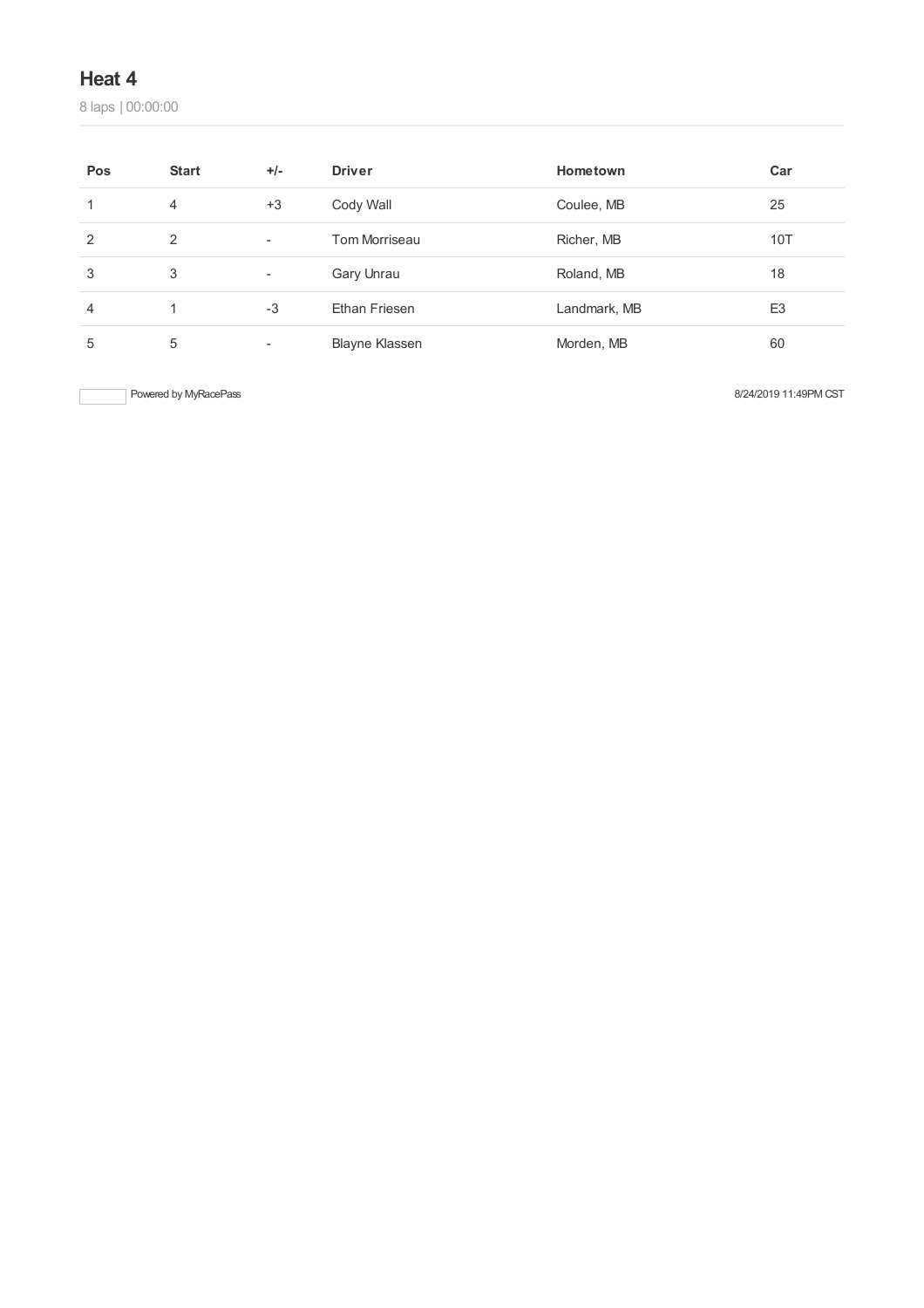# **Cylinder**

#### **AFeature 1**

laps | 00:00:00

| Pos            | <b>Start</b>   | $+/-$                    | <b>Driver</b>     | Hometown         | Car            |
|----------------|----------------|--------------------------|-------------------|------------------|----------------|
| 1              | 4              | $+3$                     | Jeremy Wall       | Crystal City, MB | 55             |
| $\overline{2}$ | 5              | $+3$                     | Lee Moir          | Crystal City, MB | 337            |
| 3              | 6              | $+3$                     | Nicholas Krause   | Richer, MB       | 69             |
| 4              | $\overline{7}$ | $+3$                     | Ryan Roeland      | Winnipeg, MB     | 27             |
| 5              | 2              | $-3$                     | Anita Bellew      | Killarney, MB    | 30A            |
| 6              | 10             | $+4$                     | Easton Borsboom   | Winnipeg, MB     | C <sub>4</sub> |
| $\overline{7}$ | 8              | $+1$                     | Mercedes Audette  | St. Adolphe, MB  | 20             |
| 8              | 9              | $+1$                     | Cassandra Worms   | Morden, MB       | 29X            |
| 9              | 1              | -8                       | <b>Brady Park</b> | Winnipeg, MB     | 01             |
| 10             | 12             | $+2$                     | Morghann Gable    | Mylo, ND         | 26             |
| 11             | 3              | -8                       | Nolan Hamm        | Winkler, MB      | 16             |
| 12             | 11             | $-1$                     | Joanne Scott      | Winnipeg, MB     | 71             |
| <b>DNS</b>     | ÷              | $\overline{\phantom{0}}$ | Jack Richardson   | Morden, MB       | 22X            |

#### **Heat 1**

| Pos    | <b>Start</b> | $+/-$                    | <b>Driver</b>       | Hometown        | Car |
|--------|--------------|--------------------------|---------------------|-----------------|-----|
|        | 2            | $+1$                     | <b>Ryan Roeland</b> | Winnipeg, MB    | 27  |
| 2      | 3            | $+1$                     | Nicholas Krause     | Richer, MB      | 69  |
| 3      | 6            | $+3$                     | Nolan Hamm          | Winkler, MB     | 16  |
| 4      | 1            | $-3$                     | Mercedes Audette    | St. Adolphe, MB | 20  |
| 5      | 5            | $\overline{\phantom{a}}$ | Cassandra Worms     | Morden, MB      | 29X |
| 6      | 7            | $+1$                     | Joanne Scott        | Winnipeg, MB    | 71  |
| 7(DNF) | 4            | $-3$                     | Jack Richardson     | Morden, MB      | 22X |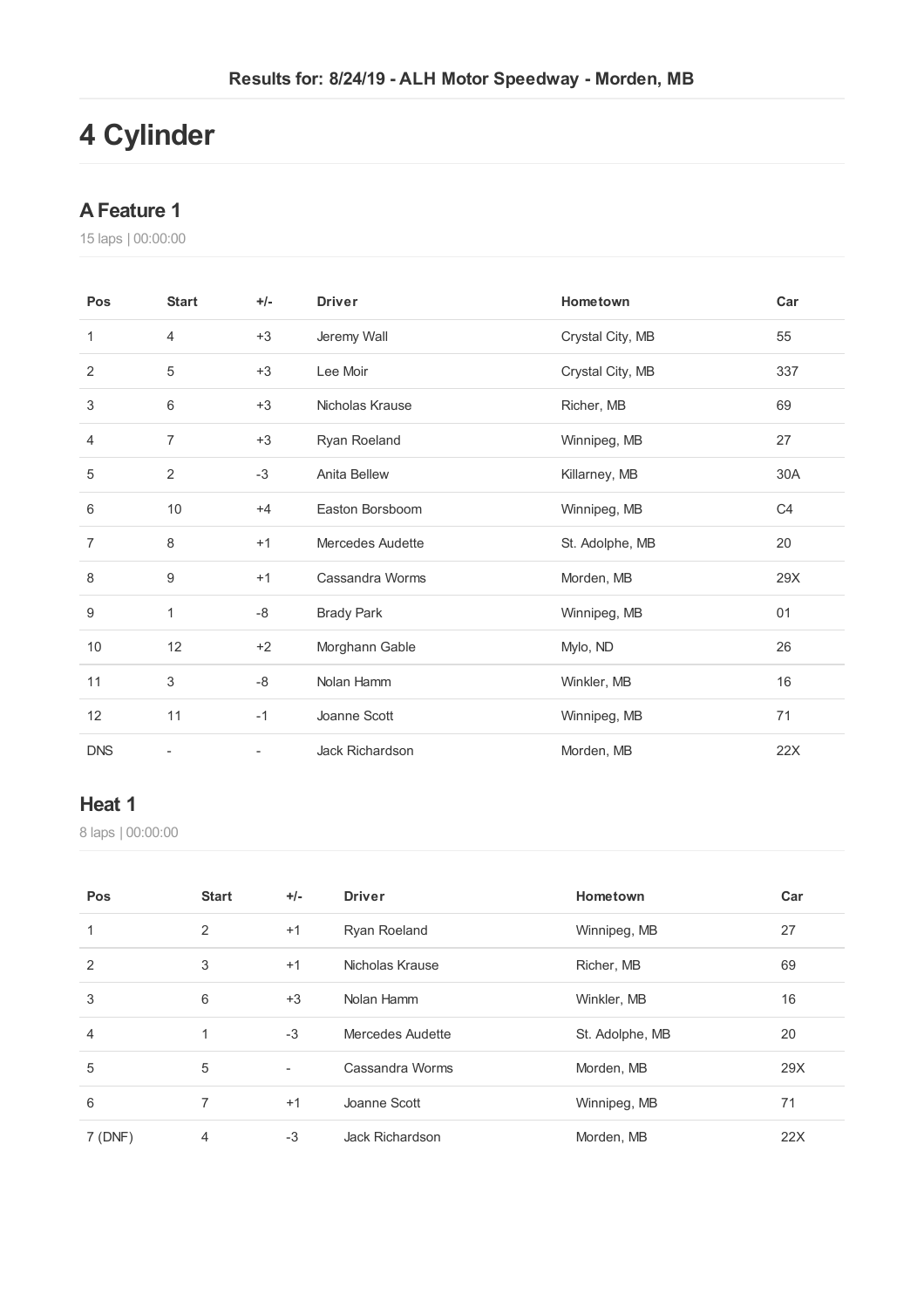laps | 00:00:00

| Pos | <b>Start</b>   | $+/-$                    | <b>Driver</b>     | Hometown         | Car            |
|-----|----------------|--------------------------|-------------------|------------------|----------------|
|     | 1              | $\overline{\phantom{a}}$ | Jeremy Wall       | Crystal City, MB | 55             |
| 2   | 6              | $+4$                     | Lee Moir          | Crystal City, MB | 337            |
| 3   | 2              | $-1$                     | Anita Bellew      | Killarney, MB    | 30A            |
| 4   | 5              | $+1$                     | <b>Brady Park</b> | Winnipeg, MB     | 01             |
| 5   | 3              | $-2$                     | Easton Borsboom   | Winnipeg, MB     | C <sub>4</sub> |
| 6   | $\overline{4}$ | $-2$                     | Morghann Gable    | Mylo, ND         | 26             |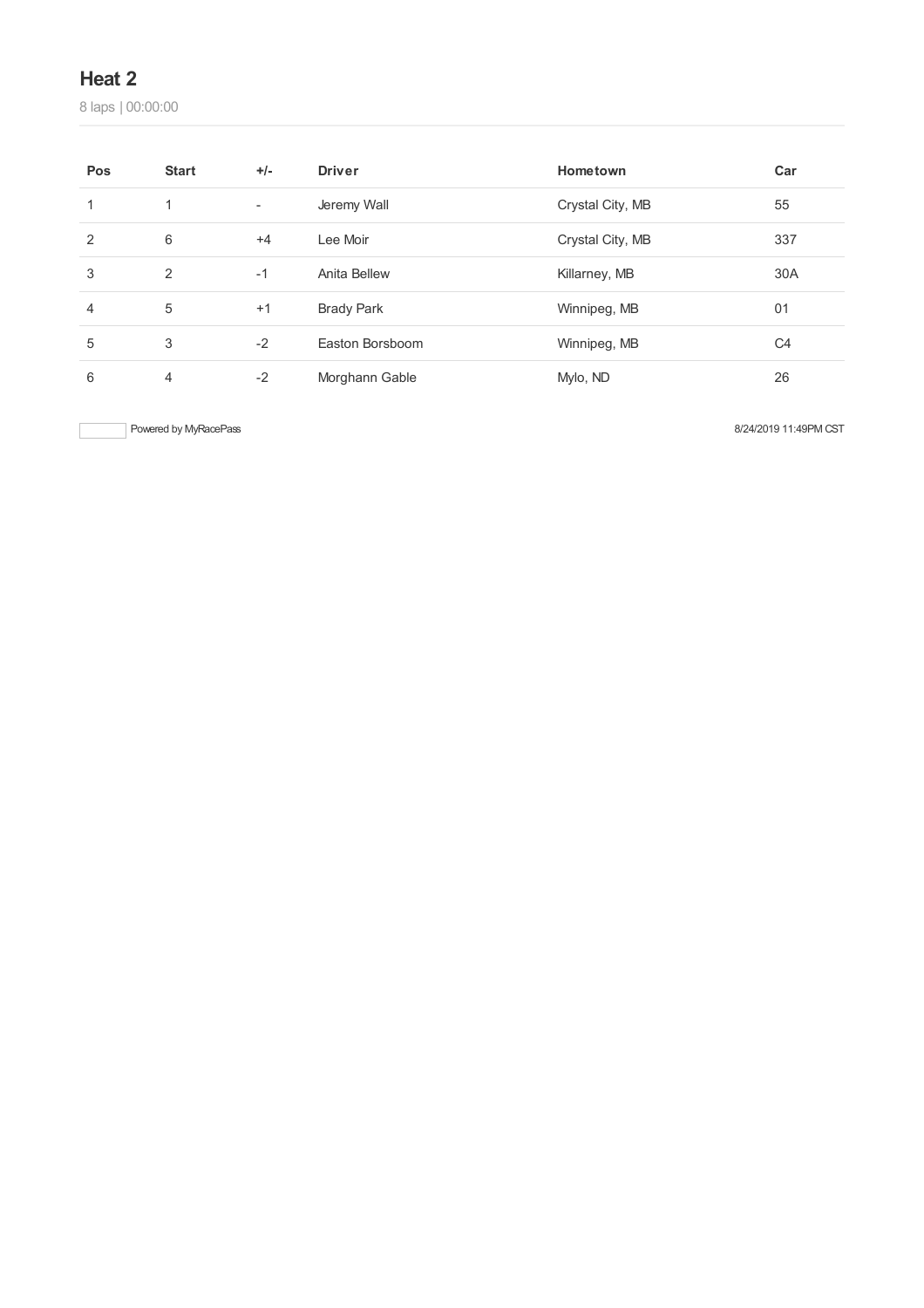# **Slingshots**

#### **AFeature 1**

laps | 00:00:00

| Pos            | <b>Start</b>   | $+/-$                    | <b>Driver</b>         | Hometown            | Car   |
|----------------|----------------|--------------------------|-----------------------|---------------------|-------|
| 1              | 8              | $+7$                     | Keenan Glasser        |                     | 22    |
| $\overline{2}$ | 1              | $-1$                     | Cyrus Falk            | <b>GRETNA, MB</b>   | 9     |
| 3              | 5              | $+2$                     | <b>Ashley Temple</b>  | Hartney, MB         | 23    |
| 4              | 10             | $+6$                     | Sierra Staff          | East Saint Paul, MB | 7     |
| 5              | $\overline{7}$ | $+2$                     | Alexia Loewen         | <b>GRETNA, MB</b>   | 4L    |
| 6              | 6              | $\overline{\phantom{a}}$ | <b>Brooke Cousins</b> | Morden, MB          | LIL36 |
| $\overline{7}$ | 4              | $-3$                     | Rebecca Stutsky       | St. Andrews, MB     | 14    |
| 8              | 2              | $-6$                     | Justin Temple         | Hartney, MB         | 43    |
| 9              | 3              | $-6$                     | Ezra Doell            | Carman, MB          | 8     |
| 10             | 9              | $-1$                     | Amy Doell             | Carman, MB          | 4     |

#### **Heat 1**

| Pos            | <b>Start</b>   | $+/-$                    | <b>Driver</b>         | Hometown        | Car   |
|----------------|----------------|--------------------------|-----------------------|-----------------|-------|
| 1              | 5              | $+4$                     | <b>Ashley Temple</b>  | Hartney, MB     | 23    |
| 2              |                | $-1$                     | <b>Brooke Cousins</b> | Morden, MB      | LIL36 |
| 3              | 2              | $-1$                     | Rebecca Stutsky       | St. Andrews, MB | 14    |
| $\overline{4}$ | $\overline{4}$ | $\overline{\phantom{a}}$ | Justin Temple         | Hartney, MB     | 43    |
| 5              | 3              | $-2$                     | Amy Doell             | Carman, MB      | 4     |